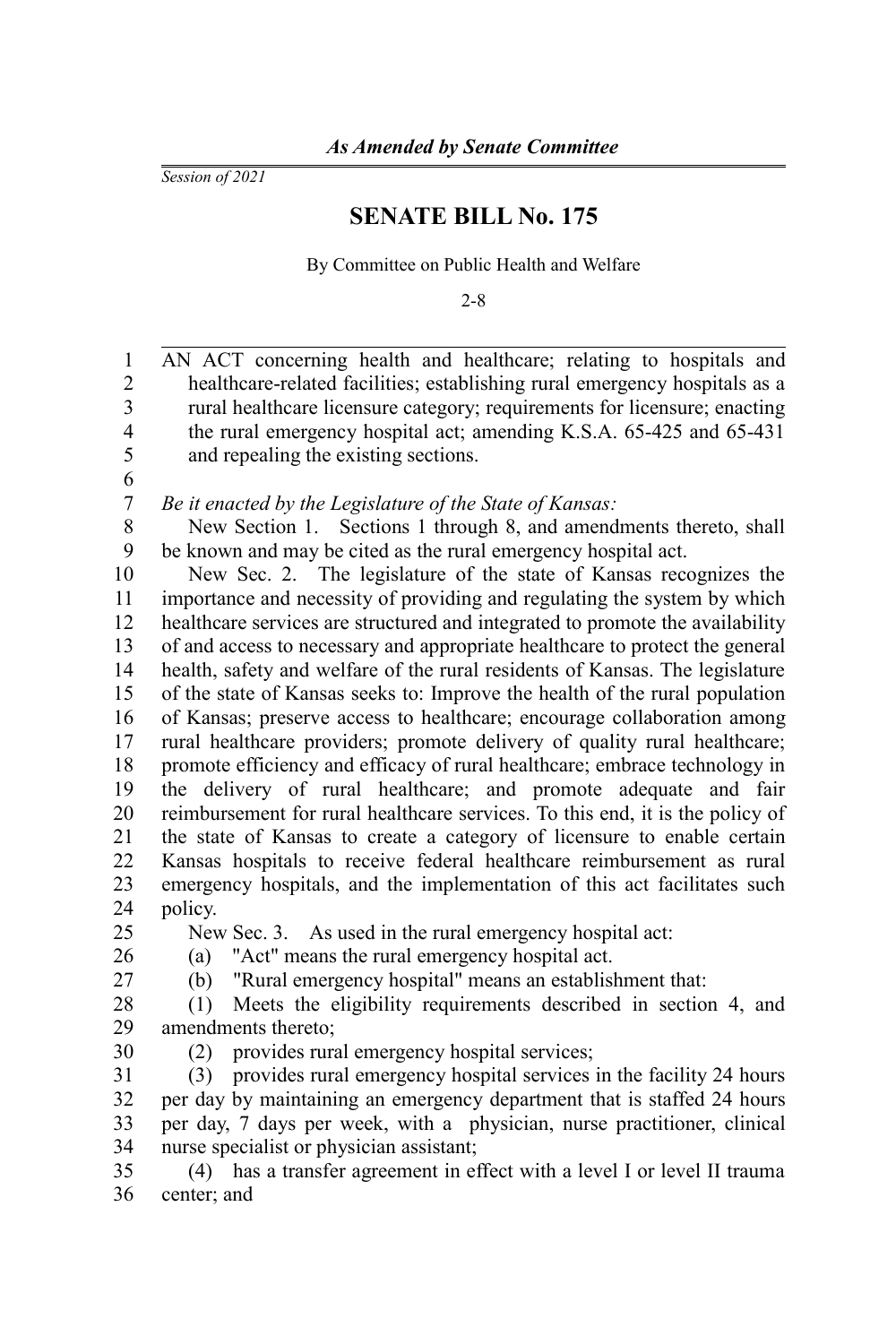(5) meets such other requirements as the department of health and environment finds necessary in the interest of the health and safety of individuals who are provided rural emergency hospital services and to implement state licensure that satisfies requirements for reimbursement by federal healthcare programs as a rural emergency hospital. 1 2 3 4 5

(c) "Rural emergency hospital services" means the following services, provided by a rural emergency hospital, that do not require in excess of an annual per-patient average of 24 hours in such rural emergency hospital: 6 7 8

(1) Emergency department services and observation care; and

(2) at the election of the rural emergency hospital, for services provided on an outpatient basis, other medical and health services as specified in regulations adopted by the United States secretary of health and human services and authorized by the department of health and environment. 10 11 12 13 14

(d) "Secretary" means the secretary of health and environment.

New Sec. 4. (a) A facility shall be eligible to apply for a rural emergency hospital license if such facility, as of December 27, 2020, was a: 16 17 18

19

15

9

(1) Licensed critical access hospital;

(2) general hospital with not more than 50 licensed beds located in a county in a rural area as defined in section  $1886(d)(2)(D)$  of the federal social security act; or 20 21 22

(3) general hospital with not more than 50 licensed beds that is deemed as being located in a rural area pursuant to section  $1886(d)(8)(E)$ of the federal social security act. 23 24 25

(b) A facility applying for licensure as a rural emergency hospital shall include with the licensure application: 26 27

(1) An action plan for initiating rural emergency hospital services, including a detailed transition plan that lists the specific services that the facility will retain, modify, add and discontinue; 28 29 30

(2) a description of services that the facility intends to provide on an outpatient basis; and 31 32

(3) such other information as required by rules and regulations adopted by the department of health and environment. 33 34

(c) A rural emergency hospital shall not have inpatient beds, except that such hospital may have a unit that is a distinct part of such hospital and that is licensed as a skilled nursing facility to provide post-hospital extended care services. 35 36 37 38

(d) A rural emergency hospital may own and operate an entity that provides ambulance services. 39 40

(e) A licensed general hospital or critical access hospital that applies for and receives licensure as a rural emergency hospital and elects to operate as a rural emergency hospital shall retain its original license as a 41 42 43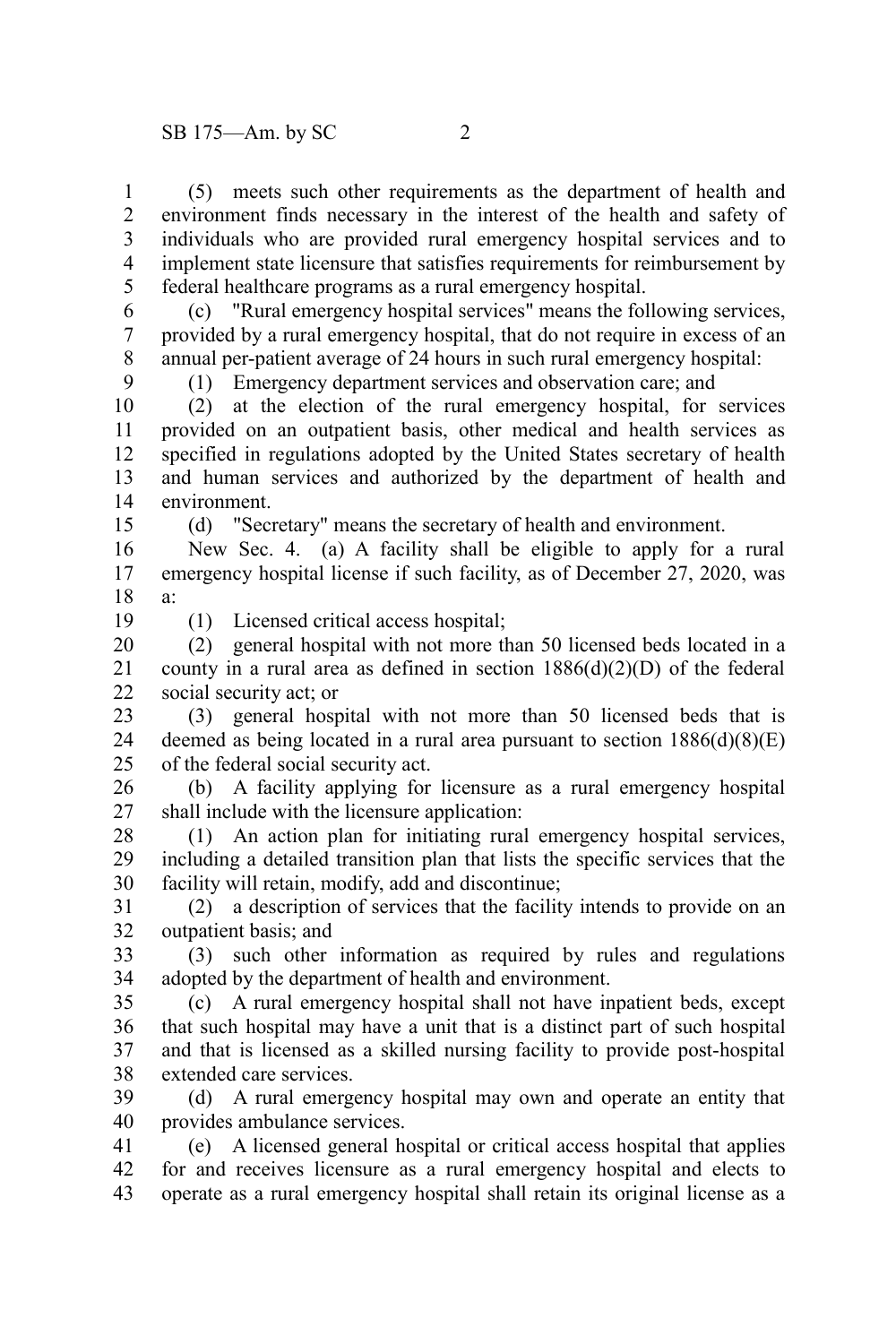general hospital or critical access hospital. Such original license shall remain inactive while the rural emergency hospital license is in effect. 1 2

New Sec. 5. All rural emergency hospitals, including city, county, hospital district or other governmental or quasi-governmental hospitals, shall be authorized to enter into any contracts required to be eligible for federal reimbursement as a rural emergency hospital. 3 4 5 6

New Sec. 6. In addition to the provisions of K.S.A. 65-4909, and amendments thereto, entities engaging in activities and entering into contracts required to meet the requirements for licensure and reimbursement as a rural emergency hospital, and officers, agents, representatives, employees and directors thereof, shall be considered to be acting pursuant to clearly expressed state policy as established in this act under the supervision of the state. Such entities shall not be subject to state or federal antitrust laws while acting in such manner. 7 8 9 10 11 12 13 14

New Sec. 7. The secretary shall adopt rules and regulations establishing minimum standards for the establishment and operation of rural emergency hospitals in accordance with this act, including licensure of rural emergency hospitals. 15 16 17 18

New Sec. 8. Each individual and group policy of accident and sickness insurance, each contract issued by a health maintenance organization, each managed care contract for the state program of medical assistance authorized by K.S.A. 39-709, and amendments thereto, the children's health insurance program authorized under K.S.A. 38-2001, and amendments thereto, any *and all* coverage maintained by an entity authorized under K.S.A. 40-2222, and amendments thereto, or by a municipal group-funded pool authorized under K.S.A. 12-2618, and amendments thereto, shall provide benefits for services when performed by a rural emergency hospital if such services would be covered under such policies, contracts or coverage if performed by a general hospital-orcritical access hospital. 19 20 21 22 23 24 25 26 27 28 29 30

Sec. 9. K.S.A. 65-425 is hereby amended to read as follows: 65-425. As used in this act: 31 32

(a) "General hospital" means an establishment with an organized medical staff of physicians; with permanent facilities that include inpatient beds; and with medical services, including physician services, and continuous registered professional nursing services for not less than 24 hours of every day, to provide diagnosis and treatment for patients who have a variety of medical conditions. 33 34 35 36 37 38

(b) "Special hospital" means an establishment with an organized medical staff of physicians; with permanent facilities that include inpatient beds; and with medical services, including physician services, and continuous registered professional nursing services for not less than 24 hours of every day, to provide diagnosis and treatment for patients who 39 40 41 42 43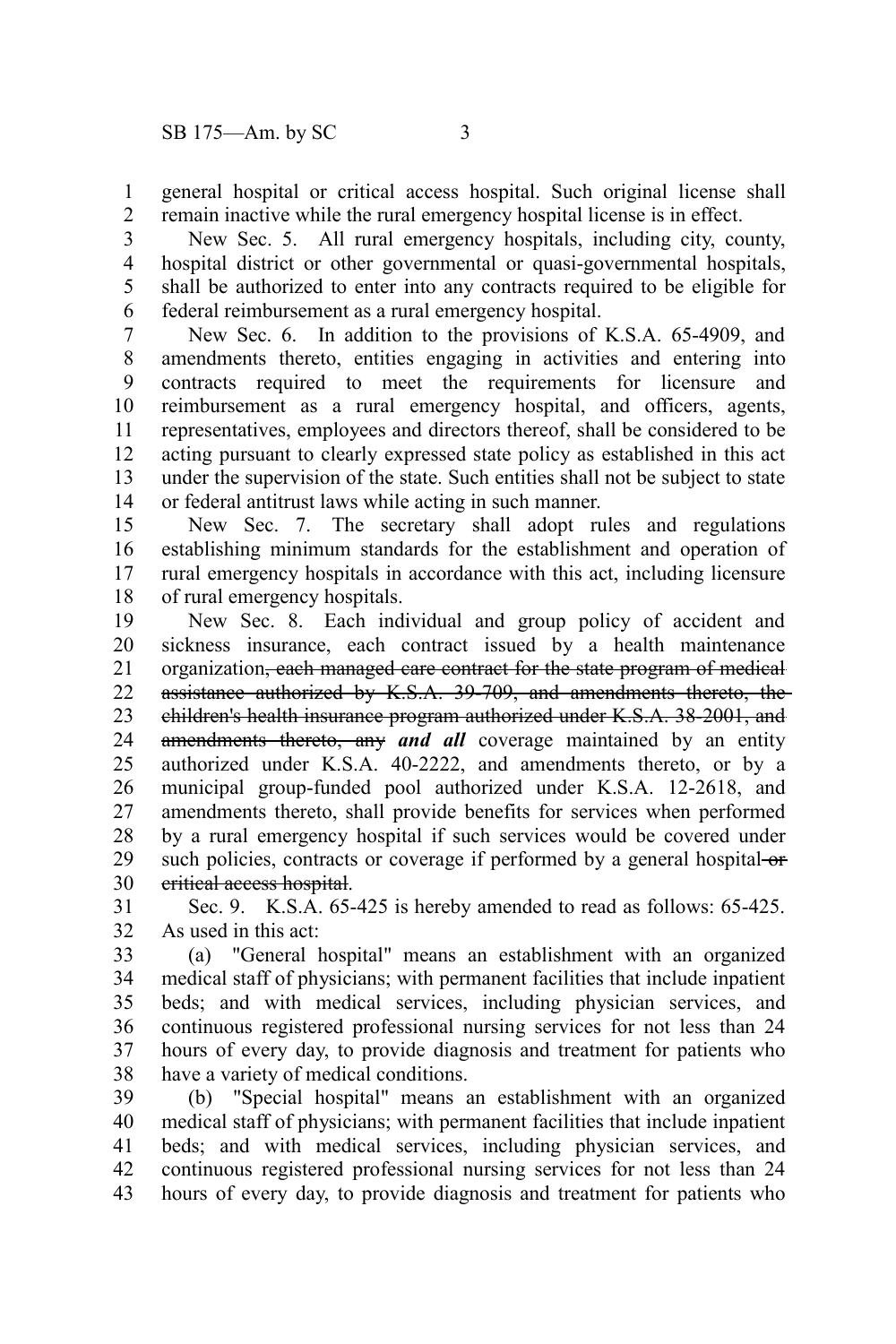have specified medical conditions. 1

(c) "Person" means any individual, firm, partnership, corporation, company, association, or joint-stock association, and the legal successor thereof. 2 3 4

(d) "Governmental unit" means the state, or any county, municipality, or other political subdivision thereof; or any department, division, board or other agency of any of the foregoing. 5 6 7

(e) "Licensing agency" means the department of health and environment. 8 9

(f) "Ambulatory surgical center" means an establishment with an organized medical staff of one or more physicians; with permanent facilities that are equipped and operated primarily for the purpose of performing surgical procedures; with continuous physician services during surgical procedures and until the patient has recovered from the obvious effects of anesthetic and at all other times with physician services available whenever a patient is in the facility; with continuous registered professional nursing services whenever a patient is in the facility; and which does not provide services or other accommodations for patient to stay more than 24 hours. Before discharge from an ambulatory surgical center, each patient shall be evaluated by a physician for proper anesthesia recovery. Nothing in this section shall be construed to require the office of a physician or physicians to be licensed under this act as an ambulatory surgical center. 10 11 12 13 14 15 16 17 18 19 20 21 22 23

(g) "Recuperation center" means an establishment with an organized medical staff of physicians; with*,* permanent facilities that include inpatient beds; and with*,* medical services, including physician services, and continuous registered professional nursing services for not less than 24 hours of every day, to provide treatment for patients who require inpatient care but are not in an acute phase of illness, who currently require primary convalescent or restorative services, and who have a variety of medical conditions. 24 25 26 27 28 29 30 31

(h) "Medical care facility" means a hospital, ambulatory surgical center or recuperation center, but shall *except that "medical care facility" does* not include a hospice which *that* is certified to participate in the medicare program under 42-code of federal regulations, chapter IV, section *C.F.R.* § 418.1 et seq. and amendments thereto and which *that* provides services only to hospice patients. 32 33 34 35 36 37

(i) "Critical access hospital" shall have the meaning ascribed to such term under *means the same as defined in* K.S.A. 65-468 and amendments thereto. 38 39 40

(j) "Hospital" means "general hospital, $\frac{1}{x}$ " critical access hospital, $\frac{1}{x}$  or "special hospital." 41 42

(k) "Physician" means a person licensed to practice medicine and 43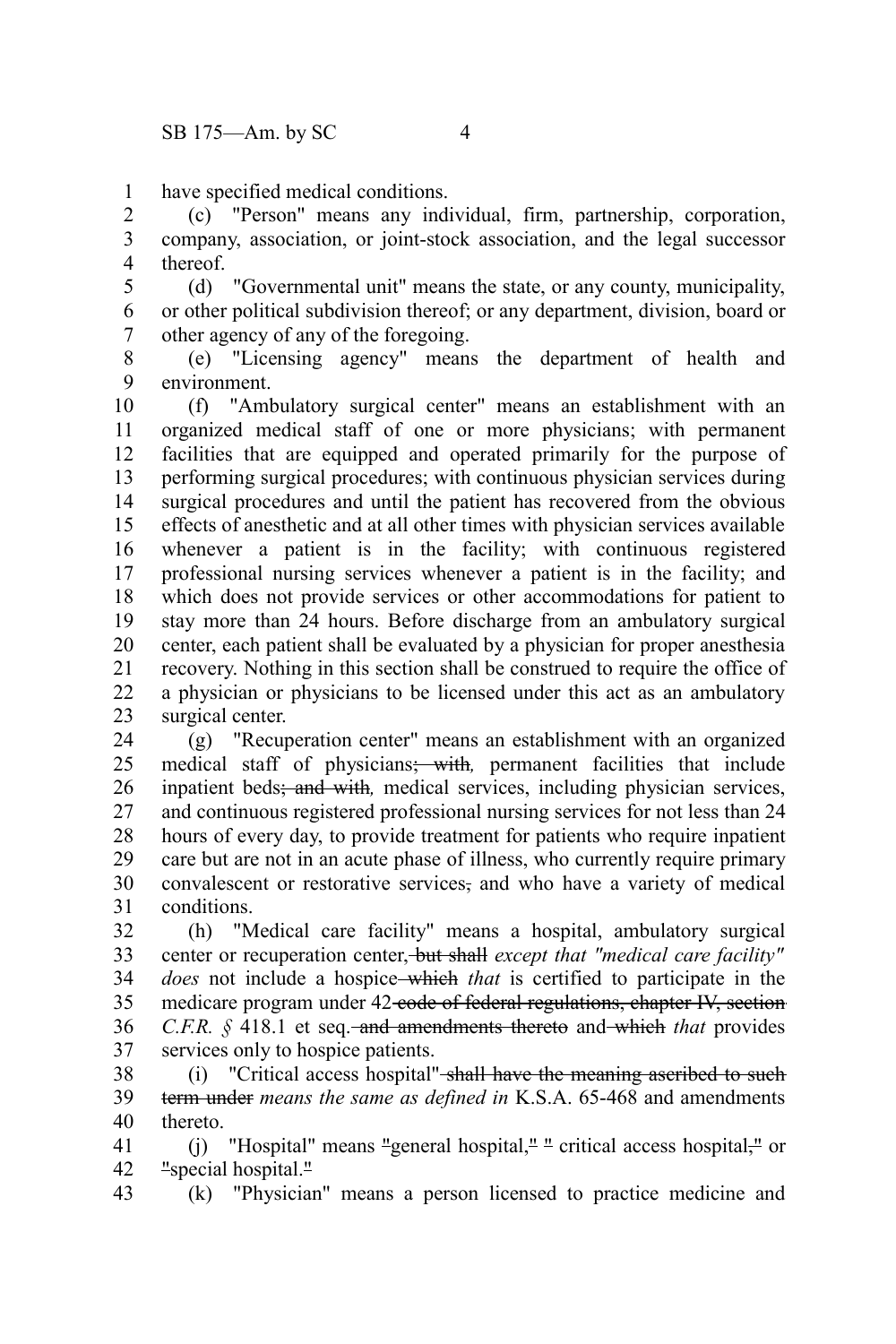surgery in this state. 1

*(l) "Rural emergency hospital" means the same as defined in section 2, and amendments thereto.* 2 3

Sec. 10. K.S.A. 65-431 is hereby amended to read as follows: 65-431. (a) The licensing agency shall adopt, amend, promulgate and enforce such rules and regulations and standards with respect to the different types of medical care facilities to be licensed hereunder as may be designed to further the accomplishment of the purposes of this law in promoting safe and adequate treatment of individuals in medical care facilities in the interest of public health, safety and welfare. 4 5 6 7 8 9 10

(b) No rule or regulation shall be made by the licensing agency which *that* would discriminate against any practitioner of the healing arts who is licensed to practice medicine and surgery in this state. Boards of trustees or directors of facilities licensed pursuant to the provisions of this act shall have the right, in accordance with law, to select the professional staff members of such facilities and to select and employ interns, nurses and other personnel, and no rules and regulations or standards of the licensing agency shall be valid-which *that*, if enforced, would interfere in such selection or employment. In the selection of professional staff members, no hospital licensed under K.S.A. 65-425 et seq.*, and amendments thereto,* shall discriminate against any practitioner of the healing arts who is licensed to practice medicine and surgery in this state for reasons based solely upon the practitioner's branch of the healing arts or the school or health care *healthcare* facility in which where the practitioner received medical schooling or postgraduate training. 11 12 13 14 15 16 17 18 19 20 21 22 23 24 25

(c) In formulating rules and regulations, the agency shall give due consideration to the size of the medical care facility, the type of service it is intended to render, the scope of such service*, requirements for the receipt of federal reimbursement for the type of medical care facility* and the financial resources in and the needs of the community which such facility serves. 26 27 28 29 30 31

(d) *(1)* A hospital consisting of more than one establishment shall be considered in compliance with the rules and regulations of the licensing agency if*:* 32 33 34

*(A)* All basic services required by the agency are available as a part of the combined operation*;* and if 35 36

- *(B)* the following basic services are available at each establishment:
- *(i)* Continuous nursing service,*;* 38
- *(ii)* continuous physician coverage on duty or on call,*;* 39
- *(iii)* basic diagnostic radiological and laboratory facilities,*;* 40
- *(iv)* drug room,*;* 41

37

- *(v)* emergency services,*;* 42
- *(vi)* food service,*;* and 43